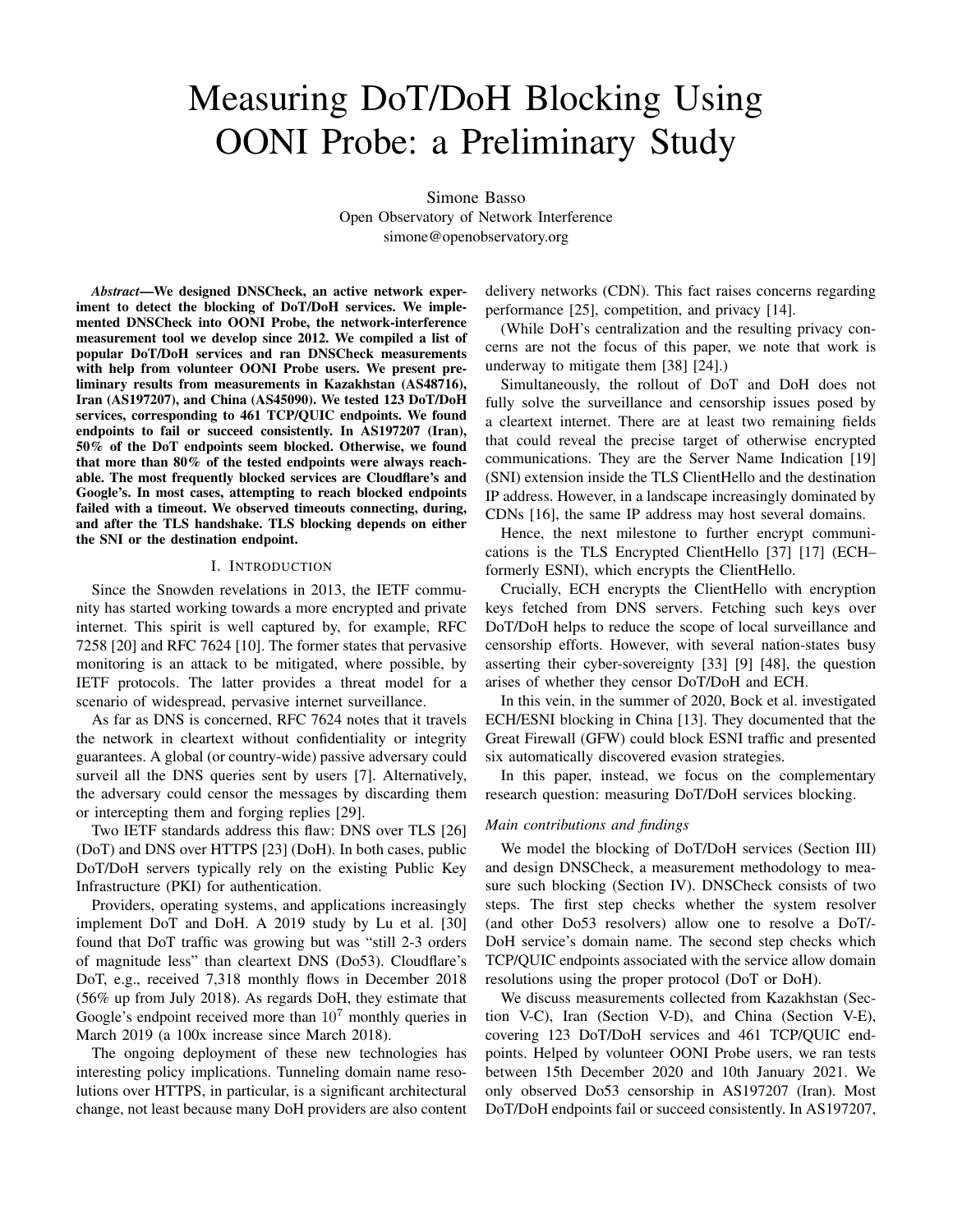around 50% of the DoT endpoints failed consistently. Apart from this case, for all the other ASN/protocol combinations, no more than 20% of the endpoints failed. The most frequently blocked services are Cloudflare's and Google's.

Timeout is the most frequent cause of failure. We see timeouts connecting, during, and right after the TLS handshake. We investigate timeouts during and after the TLS handshake (Section V-G). They seem to correspond to the discard of either outgoing TCP segments or incoming ACKs.

TLS blocking depends on either the SNI value or the destination endpoint. In particular, in Section V-I we show that in AS197207 (Iran), Google's endpoints blocking is independent of the SNI and only depends on the destination endpoint.

# II. RELATED WORK

This Section discusses censorship measurement tools, measuring TLS blocking, and DoT/DoH related research.

*1) Censorship Measurement Tools:* Niaki et al. [34] describe ICLab, a longitudinal censorship measurement platform using VPNs as distributed vantage points. Since late 2016, ICLab focuses on DNS manipulation, TCP packet injection, and block page detection and discovery.

Sundara Raman et al. [44] describe Censored Planet, a longitudinal internet-wide censorship observatory performing remote detection of TCP/IP blocking, DNS manipulation, and HTTP/HTTPS blocking. They rely on four different remote measurement tools: Augur [35], Satellite/Iris [39], Quack [47], and Hyperquack [45]. The latter detects SNI blocking by initiating a TLS conversation with a remote server inside a specific country. Because censorship is symmetrical in several cases, they can measure SNI censorship remotely.

IODA is a longitudinal internet measurement platform that detects country-wide internet blackouts, some of which have historically been politically motivated [18]. To detect such outages, IODA combines routing information, monitoring of unsolicited network traffic, and active probing.

The RIPE Atlas [1] [42] is a globally distributed platform consisting of hardware nodes hosted by volunteers. A credit system allows researchers to run experiments on the platform by scheduling tasks on the nodes. The Atlas has historically been used to detect the blocking of infrastructure and services. In 2014, for example, Anderson et al. used the Atlas to investigate blocking events in Russia and Turkey [8].

OONI Probe [21], the tool we use in this paper, is also a longitudinal censorship measurement tool. OONI Probe performs measurements from within a country as ICLab and RIPE Atlas do. Censored Planet, conversely, runs remote measurements. In this work, we focus on TLS blocking (similarly to Hyperquack) and on plaintext DNS (similar to ICLab and Satellite). IODA focuses on large-scale disruptions that make the internet unusable. In contrast, in this work, we focus on the selective censorship of DoT/DoH services.

*2) TLS blocking:* Chai et al. [17] measure (E)SNI blocking in China. Using both in-country and remote vantage points, they show that ESNI helps to circumvent SNI blocking. They use unrelated TLS servers as control servers, configure SNIs of interest, and check whether there are anomalies. Besides, they also check for DNS based blocking.

Singh et al. [41] measure SNI blocking while studying internet censorship in India. Their methodology consists of using TLSv1.3 and checking whether an offending SNI causes anomalies with a TLS-enabled control server. Besides, they also check for DNS based blocking.

The DNSCheck methodology we introduce here also has a DNS blocking step and a TLS blocking step. However, we use the possibly-censored target endpoints rather than unrelated control servers. Moreover, we not only check for TLS blocking, but we also check whether all the target endpoints are usable as DoT/DoH endpoints.

*3) DoT/DoH:* Lu et al. [30] describe large-scale measurements of DoT/DoH services. They document the growth of DoT/DoH services in terms of volume between 2018 and 2019. They find Google's DoH services blocked in China. Our findings confirm Google's DoH blocking in China.

Bushart et al. [15], Siby et al. [40], and Trevisan et al. [46] study the possibility of detecting the content of DoT/DoH queries notwithstanding the presence of encryption. Because detection is possible, blocking could also be possible. Conversely, our model assumes that a DoT/DoH service works for any query or is blocked. We plan on investigating if censors implement conditional blocking as part of our future work.

## III. MODEL

This Section describes the DoT/DoH blocking model that informs DNSCheck's design and implementation.

#### *A. Problem Statement*

DoT/DoH services may use IP addresses, domain names, or both. Quad9's DoT resolver, for example, is available as both 9.9.9.9:853/tcp and dns.quad9.net:853/tcp.

When a service uses a domain name, operating systems and applications use another resolver to look it up (often the system resolver, i.e., getaddrinfo).

Thus, to block a DoT/DoH service, a censor could interfere with domain resolution (if applicable) and with the service's endpoints [27]. For example, an adversary could block plaintext DNS queries for dns.quad9.net. Moreover, it could block some (or all) of the corresponding TCP endpoints.

As regards the blocking of endpoints, a censor could (1) prevent connecting to an endpoint, (2) block the TLS handshake, or (3) interfere after the TLS handshake.

(Orthogonally, the censor could force users to install a root certificate on their devices [43]. In turn, this certificate allows a censor to "man in the middle" selected endpoints to choose what "encrypted" DNS queries to block.)

To determine whether to block a flow, a censor could inspect a variety of cleartext fields. Previous research suggests that the most relevant ones are the destination endpoint [17] and TLS's SNI extension [41]. Censors can also possibly use the ALPN extension. Before TLS 1.3, they could also inspect the server's certificate, which the server sent in cleartext.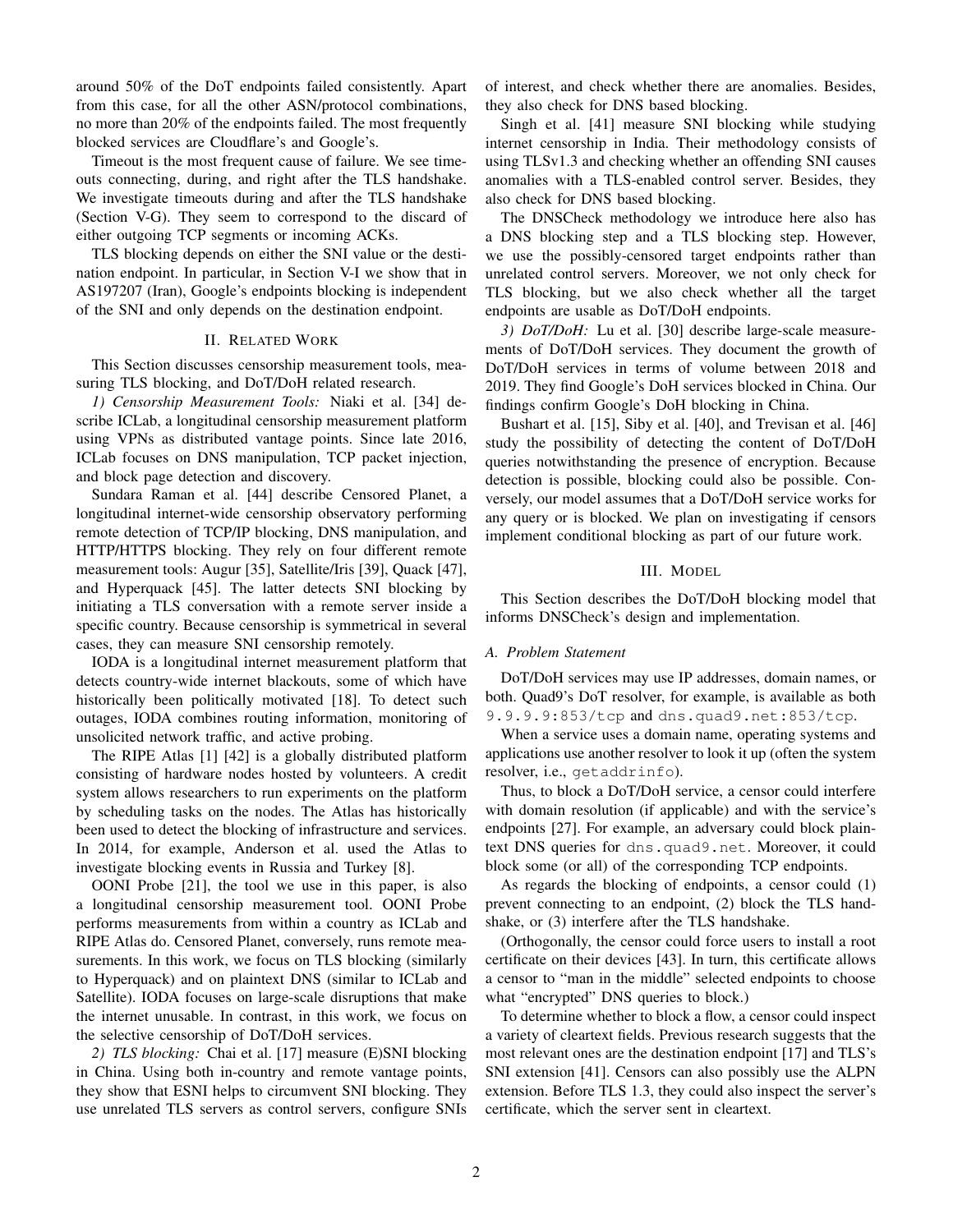# *B. Measuring Blocking*

Therefore, measuring the blocking of a DoT/DoH service is a two-step process. The first step should check whether resolving its domain name with cleartext DNS is possible. The second step should check whether each of its endpoints allows us to resolve a domain name.

# *C. Assumptions*

We assume that blocking does not depend on the query's question as long as there is EDNS(0) padding [31]. Considering recent traffic analysis results [15] [40] [46], we plan to relax this assumption as part of our future work.

After receiving a DNS reply over a TLS/QUIC connection, we consider the corresponding endpoint accessible. OONI Probe's testing model does not currently allow us to measure the blocking of long-lived connections.

## IV. METHODOLOGY

This Section describes OONI's architecture and the DNS-Check measurement methodology.

# *A. OONI Overview*

The Open Observatory of Network Interference (OONI) is a free software distributed network-interference measurement system [21] [2]. Since 2012, we collected 379M measurements from 21.4k ASNs in 239 countries.

Volunteer users install OONI Probe, an open-source client available for Windows (desktop and CLI), macOS (desktop and CLI), Linux (CLI), Android, and iOS.

OONI Probe users can run censorship and network performance tests. Most censorship observations performed by OONI rely on a test that checks for website blocking.

## *B. OONI Measurements Lifecycle*

After running a measurement, OONI Probe annotates it with the country code and the autonomous system number  $(ASN)^1$ . Then, it submits the measurement to the OONI backend.

Upon receiving a measurement, the backend publishes it on Amazon S3. Then, the backend triggers a data processing pipeline. The pipeline's job is to classify/normalize the measurement and store meta information into a database.

In turn, the OONI API [3] allows anyone to find specific measurements by querying such a database. The primary consumer of the OONI API is OONI Explorer [4], a website allowing anyone to explore OONI measurements.

# *C. OONI Probe Flavors*

There are two OONI Probe flavors: stable clients and the research client (also called miniooni). Ordinary users download and run stable clients. Miniooni is for researchers.

Both the stable client and miniooni use the same underlying Go library called Probe Engine [5]. The source code of the miniooni client is also part of the Probe Engine repository.

DNSCheck is still experimental. Therefore it is only accessible to users running miniooni.

## *D. DNSCheck Overview*

DNSCheck first checks whether resolving the domain name of a DoT/DoH service is possible. Then, it checks whether all the related TCP/QUIC endpoints work as intended.

DNSCheck takes in input a test list describing the DoT/DoH services to test. Each service is identified by a "input" URL where the URL scheme (https, dot, or udp) indicates the protocol with which to access the service. The test list is further described in the Appendix.

## *E. DNSCheck Options*

The default addrs option specifies valid IP addresses for the URL's domain. DNSCheck will use them regardless of the result of resolving the URL's domain.

The http3\_enabled option forces DNSCheck to use HTTP3 when performing DoH resolutions. The default is to negotiate one of HTTP/2 and HTTP/1.1 using ALPN [22].

The domain option specifies the domain to resolve. If not specified, we default to example.org. As stated in Section III-C, we assume that the resolved domain name does not influence DoT/DoH censorship. Thus, we have chosen to resolve a clearly-non-controversial name.

The tls\_server\_name\_option forces a specific Server Name Indication (SNI) value in the ClientHello.

# *F. DNSCheck Algorithm*

The DNSCheck algorithm is composed of two steps called *bootstrap* and *lookups*. The *bootstrap* step discovers the IP addresses associated with the input URL's hostname. To this end, it uses getaddrinfo. If there is an error, *bootstrap* immediately returns this error. Otherwise, *bootstrap* returns the list of IPs returned by getaddrinfo<sup>2</sup>.

The *lookups* step first merges the addresses returned by *bootstrap* with the ones in default addrs.

Then, *lookups* computes the related TCP/UDP endpoint for each address, thus producing a list of endpoints to test.

Then, *lookups* computes whether to use an SNI. There are three cases. If the URL's hostname is an IP address, we do not use any SNI<sup>3</sup>. Otherwise, we use  $\texttt{tls\_server\_name},$ if not empty. Otherwise, we use the URL's hostname.

For each endpoint, *lookups* will establish an encrypted connection. Then it will use the connection to send a DNS query for example.org and receive the response.

When using TCP, *lookups* will first create a TCP connection and then perform a TLS handshake. If connecting fails, *lookups* records that the failed operation is connect. If handshaking fails, it will record tls handshake. When the failed operation is resolve, it means the related failure occurred *after* the TLS handshake.

<sup>&</sup>lt;sup>1</sup>We use various STUN and HTTP services to discover our IP address. Then, we derive country code and ASN using MaxMind compatible databases. We use db-ip.com's free country geolocation database and generate our own ASN database from RIPE's public BGP data dumps.

<sup>&</sup>lt;sup>2</sup>When passed an IP address as the domain,  $q$ etaddrinfo returns such an address. Therefore, if the input URL hostname is an IP address, the *bootstrap* step will return a list containing such an IP address.

<sup>&</sup>lt;sup>3</sup>Go enforces this behavior, consistently with RFC 6066 [19].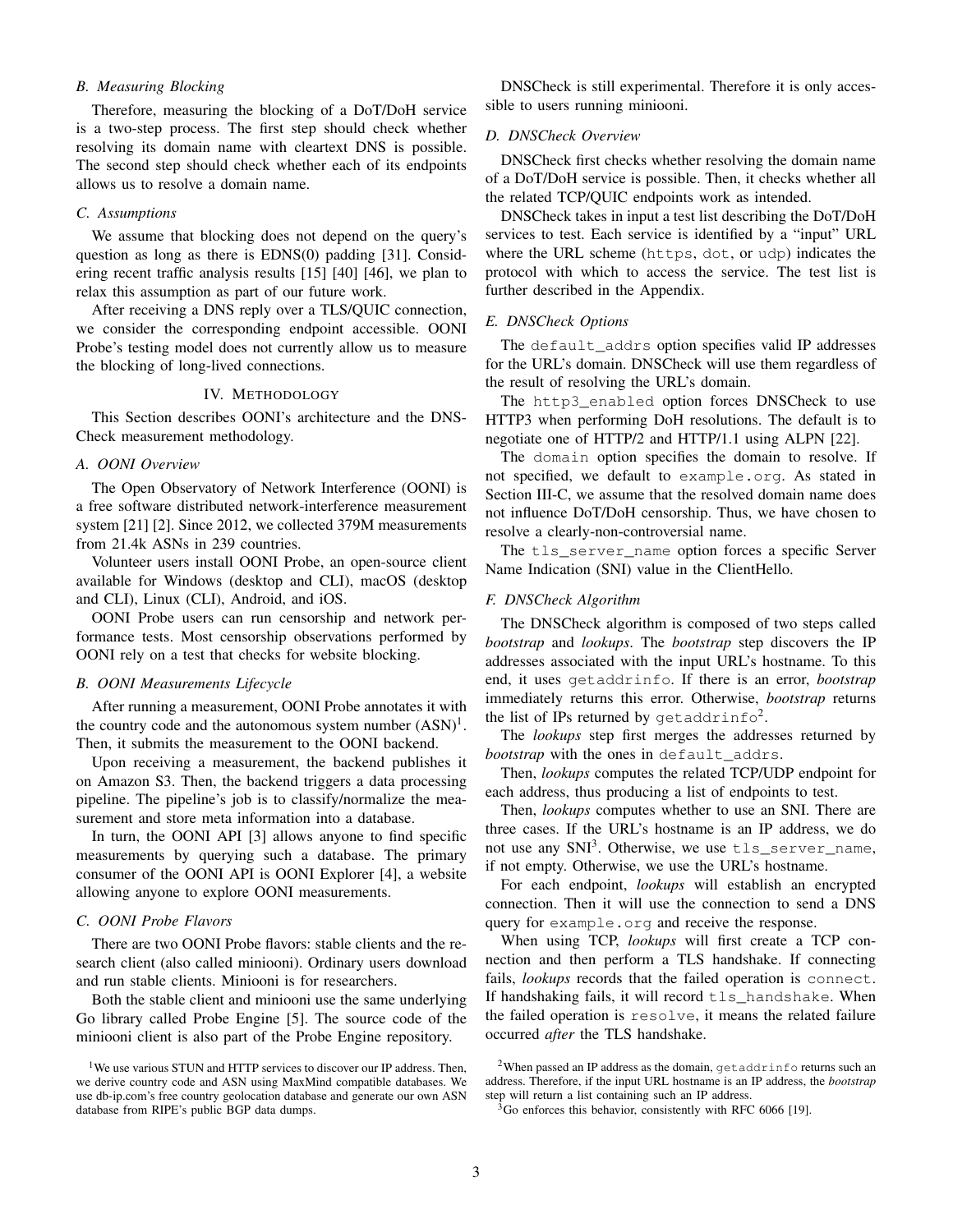When using QUIC, *lookups* will create an encrypted QUIC connection in a single operation. (The current QUIC code also does not correctly record the failed operation.)

# *G. DNSCheck Implementation Details*

Users in censored locations often configure alternative resolvers, so there is no guarantee that getaddrinfo uses the ISP's resolver. For this reason, we discover and store the system resolver's IP in each measurement<sup>4</sup>.

Probe Engine uses its own CA bundle extracted from Mozilla's certificate store. Thus, the system's certificate store's content does not influence the measurement results.

With DoT and DoH, we always include padding according to the recommendations of RFC8467 [32]. We set the ALPN extension to dot for DoT. We use  $h2$ ,  $http/1.1$  for DoH over TCP (like Firefox), and h3-29 for DoH over QUIC.

Probe Engine is written in Go and uses the miekg/dns library [6] to parse and serialize DNS messages.

## V. MEASUREMENTS RESULTS

This Section describes the measurement results. We compiled a test list consisting of widely used DoT/DoH services, including, of course, Google's, Cloudflare's, and Quad9's.

When generating the test list, we used Google's DoH resolver to include valid default\_addrs addresses for each input URL containing a domain name. (See the Appendix for more details on how we did that.)

Starting from 15th December 2020, we and some volunteers ran this test list using the most recent version of miniooni.

## *A. DoT/DoH Services IP Addresses*

In the remainder of Section V we will refer to the following DoT/DoH services' IP addresses:

| 1.0.0.1              | Cloudflare |
|----------------------|------------|
| 1.1.1.1              | Cloudflare |
| 2606:4700::6810:f8f9 | Cloudflare |
| 2606:4700:4700::1001 | Cloudflare |
| 2606:4700:4700::1111 | Cloudflare |
| 104.16.248.249       | Cloudflare |
| 8.8.4.4              | Google     |
| 8.8.8.8              | Google     |
| 9.9.9.9              | Ouad9      |
| 9.9.9.10             | Ouad9      |

We list them here for clarity.

#### *B. Data Quality*

This Section describes data quality issues that we identified and fixed during measurements analysis.

*1) Missing IPv6 support:* Some systems did not support IPv6, but our test list included plenty of IPv6 addresses in the default\_addrs field. Therefore, we needed to filter out errors indicating that IPv6 was not supported.

| address    | sn1               | result                       | freq. | perc. |
|------------|-------------------|------------------------------|-------|-------|
| 1.0.0.1    | null <sup>5</sup> | success                      | 88    | 100%  |
| 1.0.0.1    | one.one.one.one   | success                      | 88    | 100%  |
| 1.0.0.1    | 1dot1dot1dot1.cl  | resolve <sup>6</sup> timeout | 73    | 99%   |
| 1.0.0.1    | 1dot1dot1dot1.cl  | connect timeout              |       | $1\%$ |
| 1.1.1.1    | null              | tls handshake timeout        | 88    | 100%  |
| 1.1.1.1    | one.one.one.one   | success                      | 88    | 100%  |
| 1.1.1.1    | 1dot1dot1dot1.cl  | resolve timeout              | 77    | 100%  |
| 4700::1001 | one.one.one.one   | success                      | 88    | 100%  |
| 4700::1001 | 1dot1dot1dot1.cl  | resolve timeout              | 85    | 100%  |
| 4700::1111 | one.one.one.one   | success                      | 88    | 100%  |
| 4700::1111 | 1dot1dot1dot1.cl  | resolve timeout              | 84    | 100%  |

TABLE I FREQUENCY OF RESULTS FOR CLOUDFLARE DOT MEASUREMENTS IN KZ (AS48716)

*2) Misconfigured Server:* 40.76.112.230 (AT&T's experimental DoT/DoH endpoint) frequently served us an expired certificate. This error happened for vantage points in Cambodia (AS139779; Cambo.Host LTD), Costa Rica (AS52423; Data Miners SA), India (AS14061; Digital Ocean, LLC), and Italy (AS30722; Vodafone Italia SpA).

Therefore, we did not consider results associated with such an endpoint when performing data analysis.

*3) False Positives:* A specific version of miniooni had the following bug. It scheduled endpoints measurements after a timeout was expired. This bug created false positives where it appeared that connect timed out immediately.

We fixed the bug on 26th December 2020 at 10:44 UTC and updated all miniooni instances. We omit false positives caused by this bug from the results.

#### *C. Kazakhstan*

We ran DNSCheck 88 times between 15th December 2020 and 10th January 2021 from a VPS located in AS48716 (PS Internet Company LLC). Most runs measured the whole test list; some runs were interrupted. We did not find any issue during the bootstrap phase. Some data points are missing because of false positives; see Section V-B3.

*1) DoT:* We ran 8,603 DoT lookups, 95% of which succeeded. More than 70% of the failures are timeouts after the TLS handshake. More than 90% of the failures occur with Cloudflare's endpoints. Table I shows the measurement results for some endpoints. Results seem to depend on the SNI.

*2) DoH:* We ran 19,988 DoH lookups, 82% of which succeeded. More than 75% of the failures are timeouts after the TLS handshake. More than 85% of the failures occur with Cloudflare's endpoints.

Table II shows the measurement results for some of these endpoints. The endpoints fail consistently with the SNI. When there is no SNI, the behavior is inconsistent.

Figure 1 shows the results of the 1.1.1.1 endpoint without any SNI over time. The endpoint worked for some time; then, it started failing again. (The 1.0.0.1 endpoint

<sup>&</sup>lt;sup>4</sup>To this end, we query whoami.akamai.net. The response includes the source IP address that queried akamai's authoritative name server.

<sup>5</sup>A null SNI indicates that the URL's hostname is an IP address. In such cases, there should be no SNI extension according to RFC 6066 [19].

<sup>&</sup>lt;sup>6</sup>Resolve indicates that the failure occurred after the TLS handshake.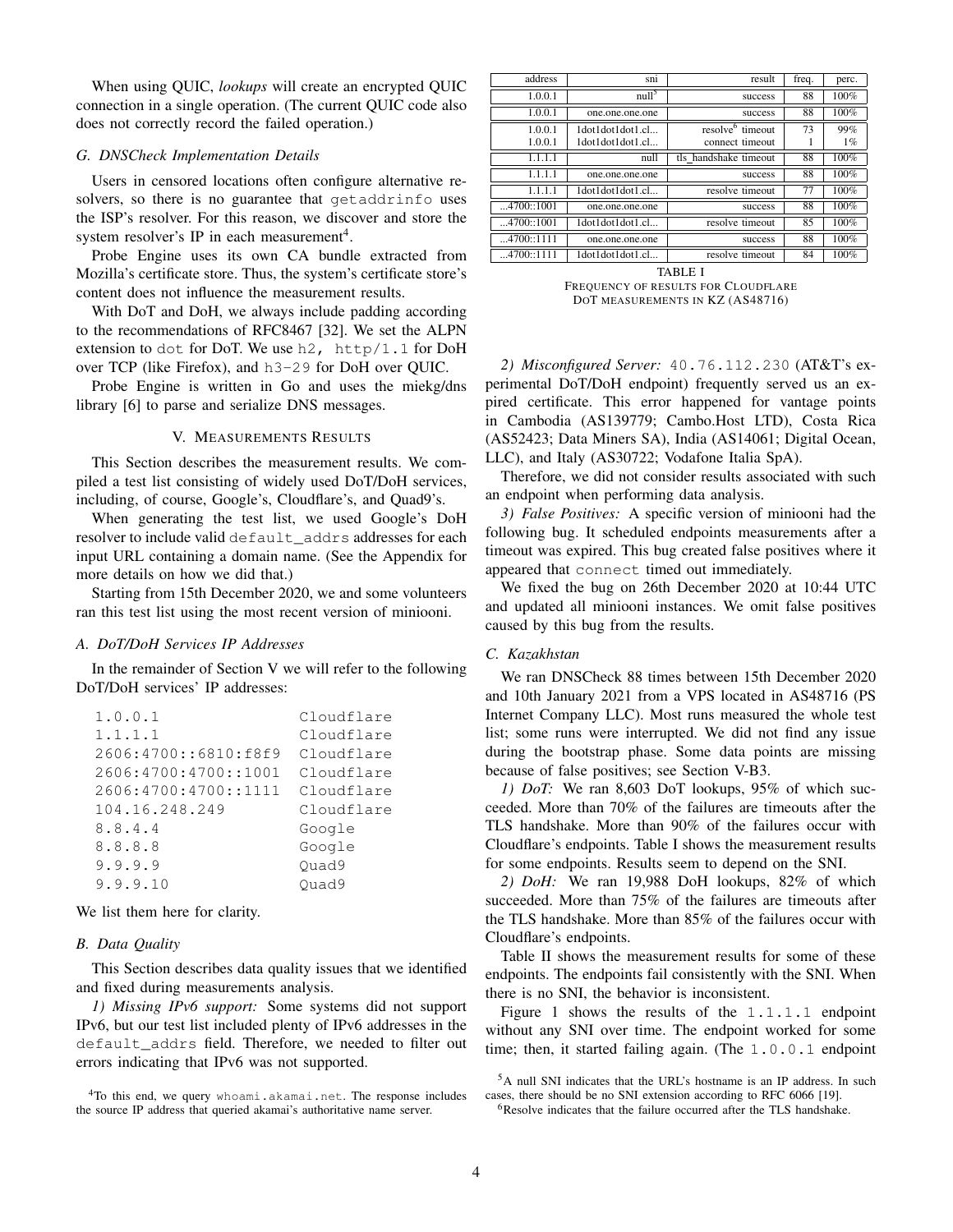| address      | sm                 | result                | freq. | perc. |
|--------------|--------------------|-----------------------|-------|-------|
| $6810:$ f8f9 | $cloudflare-dns.c$ | resolve timeout       | 85    | 99%   |
| 6810:f8f9    | $cloudflare-dns.c$ | connect timeout       |       | $1\%$ |
| $6810:$ f8f9 | mozilla.cloudfla   | success               | 88    | 100%  |
| $6810:$ f8f9 | ooni.cloudflare    | resolve timeout       | 87    | 100%  |
| 1.1.1.1      | null               | tls handshake timeout | 68    | 78%   |
| 1.1.1.1      | null               | success               | 19    | 22%   |
| 1.1.1.1      | 1dot1dot1dot1.cl   | resolve timeout       | 87    | 100%  |
| 1.0.0.1      | null               | tls handshake timeout | 60    | 69%   |
| 1.0.0.1      | null               | success               | 27    | 31%   |
| 1.0.0.1      | 1dot1dot1dot1.cl   | resolve timeout       | 87    | 100%  |

TABLE II FREQUENCY OF RESULTS FOR CLOUDFLARE DOH MEASUREMENTS IN KZ (AS48716)



Fig. 1. 1.1.1.1 DoH results in KZ (AS48716)

behaves roughly in the same way: its blocking pattern also oscillates, but differently.)

#### *D. Iran*

We ran DNSCheck 40 times between 15th December 2020 and 10th January 2020 from AS197207 (Mobile Telecommunication Company of Iran–MCI). Some data points are missing because of false positives; see Section V-B3.

*1) Bootstrap Analysis:* MCI's system resolver consistently returned to us a bogon  $[28]$  IPv4 address  $(10.10.34.36)$ for every A query for dns.adguard.com.

We got the same bogon when using 8.8.8.8:53/udp and 9.9.9.9:53/udp as alternative resolvers. Interestingly, we did not observe any bogon reply for AAAA queries.

The bogon address is in the same  $/24$  network indicated in the paper on censorship in Iran by Aryan et al. [9].

With manual measurements, we also noticed, as they noticed [9], that the filtered queries never reached a DNS-over-UDP server that we temporarily set up.

This fact strongly suggests that some equipment intercepted the queries and replied on behalf of the real server.

*2) DoT:* We ran 2,290 DoT lookups, 50% of which succeeded. More than 50% of the failures occur with Cloudflare's, Google's, or Quad9's endpoints. Around 80% of the failures are TLS handshake timeouts.

Table III shows the measurement results for a selection of DoT endpoints. We see that endpoints fail consistently.

| address      | sni                 | result                | freq.          | perc.                 |
|--------------|---------------------|-----------------------|----------------|-----------------------|
| 1.0.0.1      | null                | tls handshake timeout | 40             | 100%                  |
| 1.0.0.1      | 1dot1dot1dot1.cl    | tls handshake timeout | 40             | $\frac{100\%}{200\%}$ |
| 1.0.0.1      | one.one.one.one     | tls handshake timeout | 38             | 97%                   |
| 1.0.0.1      | one.one.one.one     | connect refused       | 1              | 3%                    |
| 1.1.1.1      | null                | success               | 26             | 67%                   |
| 1.1.1.1      | null                | connect timeout       | 13             | 33%                   |
| 1.1.1.1      | 1dot1dot1dot1.cl    | success               | 27             | 68%                   |
| 1.1.1.1      | 1dot1dot1dot1.cl    | connect timeout       | 13             | 32%                   |
| 1.1.1.1      | one.one.one.one     | success               | 27             | 68%                   |
| 1.1.1.1      | one.one.one.one     | connect timeout       | 13             | 32%                   |
| 8.8.4.4      | null                | tls_handshake_timeout | 40             | 100%                  |
| 8.8.4.4      | 8888.google         | tls handshake timeout | 40             | 100%                  |
| 8.8.4.4      | dns.google          | tls handshake timeout | 39             | 100%                  |
| 8.8.4.4      | dns.google.com      | tls_handshake_timeout | 39             | 100%                  |
| 8.8.8.8      | null                | success               | 40             | 100%                  |
| 8.8.8.8      | 8888.google         | success               | 40             | 100%                  |
| 8.8.8.8      | dns.google          | success               | 39             | 100%                  |
| 8.8.8.8      | dns.google.com      | success               | 39             | 100%                  |
| 9.9.9.9      | null                | tls_handshake_timeout | 40             | 100%                  |
| 9.9.9.9      | dns.quad9.net       | tls handshake timeout | 39             | 100%                  |
| 9.9.9.9      | dns9.quad9.net      | tls handshake timeout | 39             | 100%                  |
| 9.9.9.10     | null                | tls handshake timeout | 40             | 100%                  |
| 9.9.9.10     | dns-nosec.quad9.net | tls handshake timeout | 38             | 100%                  |
| 9.9.9.10     | dns10.quad9.net     | tls handshake timeout | 39             | 100%                  |
| 10.10.34.36  | dns.adguard.com     | connect timeout       | 33             | 100%                  |
| 94.140.14.14 | dns.adguard.com     | tls handshake reset   | 37             | 95%                   |
| 94.140.14.14 | dns.adguard.com     | tls handshake timeout | $\overline{2}$ | 5%                    |
| 94.140.15.15 | dns.adguard.com     | tls handshake reset   | 37             | 95%                   |
| 94.140.15.15 | dns.adguard.com     | tls handshake timeout | $\overline{2}$ | 5%                    |

TABLE III

FREQUENCY OF RESULTS FOR SELECTED DOT MEASUREMENTS IN IR (AS197207). (NOTE: ALL THE ELIDED SNIS BELONG TO CLOUDFLARE.COM.)



Fig. 2. 1.1.1.1 DoT results in IR (AS197207)

The Table does not show any correlation between SNI and failure. The differences between these results and our June-2020 investigation of DoT blocking in Iran [11] are: 8.8.8.8 does not fail anymore; 1.1.1.1 now fails inconsistently.

We also see from Table III how the bogon address for dns.adguard.com fails. We also see how the additional IP addresses for this domain fail during the TLS handshake. We also confirmed with manual measurements using Singh et al. [41]'s methodology that there is SNI blocking of dns.adguard.com when using port 853.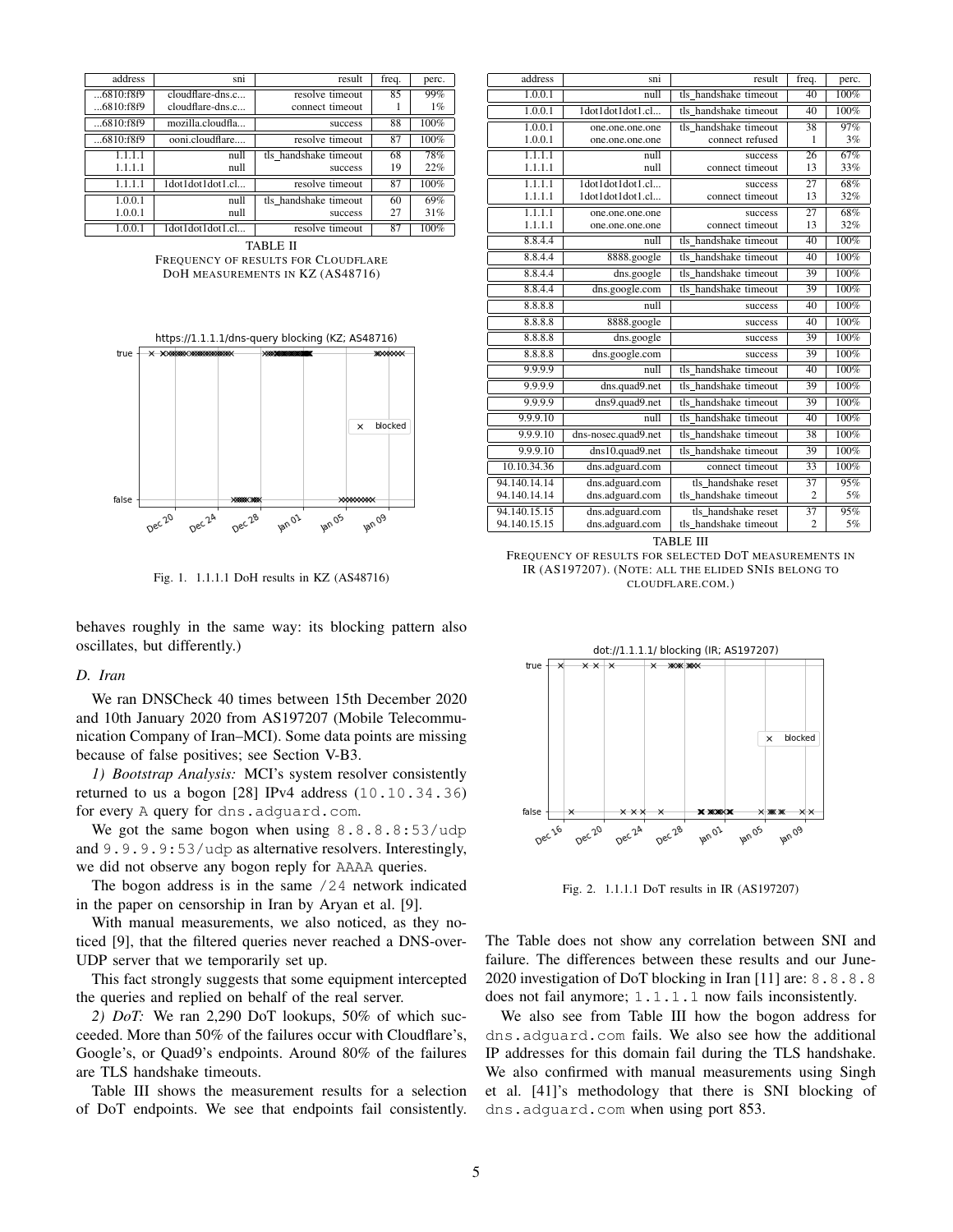| address      | sni              | result                | freq. | perc. |
|--------------|------------------|-----------------------|-------|-------|
| 1.1.1.1      | null             | success               | 26    | 65%   |
| 1.1.1.1      | null             | connect timeout       | 13    | 33%   |
| 1.1.1.1      | null             | http failure          | 1     | 2%    |
| 1.1.1.1      | 1dot1dot1dot1.cl | success               | 27    | 68%   |
| 1.1.1.1      | 1dot1dot1dot1.cl | connect timeout       | 13    | 32%   |
| 8.8.4.4      | 8888.google      | success               | 40    | 100%  |
| 8.8.4.4      | dns.google       | resolve timeout       | 40    | 100%  |
| 9.9.9.9      | null             | success               | 40    | 100%  |
| 9.9.9.9      | dns.quad9.net    | resolve timeout       | 40    | 100%  |
| 9.9.9.9      | dns9.quad9.net   | resolve timeout       | 40    | 100%  |
| 10.10.34.36  | dns.adguard.com  | connect refused       | 31    | 100%  |
| 94.140.14.14 | dns.adguard.com  | tls handshake reset   | 38    | 97%   |
| 94.140.14.14 | dns.adguard.com  | tls handshake timeout | 1     | 3%    |
| 94.140.15.15 | dns.adguard.com  | tls handshake reset   | 39    | 100%  |

TABLE IV

FREQUENCY OF RESULTS FOR SELECTED DOH MEASUREMENTS IN IR (USING TCP; AS197207). (NOTE: ALL THE ELIDED SNIS BELONG TO CLOUDFLARE.COM.)

Figure 2 shows the results of the 1.1.1.1 endpoint over time. The blocking status of the endpoint is not consistent.

*3) DoH:* We ran 5,213 DoH lookups, 93% of which succeeded. Timeout after the handshake (41%) and reset during the handshake (20%) are the most frequent failures. About 53% of the failures occur with Cloudflare, Google, or Quad9 endpoints.

Table IV shows the results for some of these endpoints. Results depend on the SNI for Google and Quad9. As regards 1.1.1.1, on the contrary, it fails as it does for DoT.

Like for DoT, we see both DNS and TLS blocking for the dns.adguard.com endpoints. DNS blocking leads us to use a bogon address. TLS blocking prevents us from using valid IP addresses for the domain. We manually investigated using Singh et al. [41]'s methodology, and found that there is SNI blocking for dns.adguard.com on port 443.

# *E. China*

We ran DNSCheck 81 times between 15th December 2020 and 10th January 2020 from a VM running on AS45090 (Tencent cloud computing Co., Ltd.). We did not find any issue during the bootstrap phase. Some data points are missing because of false positives; see Section V-B3.

1) *DoT:* We ran  $4,643$  DoT lookups<sup>7</sup>, 93% of which succeeded. Around 75% of the failures are connect timeouts. More than 90% of the failures occur with Cloudflare's or BlahDNS's Japanese endpoints.

Table V provides more details about the most frequently observed DoT timeout errors. Cloudflare's DoT endpoint always fails when connecting. Conversely, BlahDNS's Japanese endpoint most often fails during the TLS handshake.

Our finding that most blocked endpoints fail on connect is consistent with previous measurements [17].

| address     | sn <sub>1</sub>    | result                | freq. | perc. |
|-------------|--------------------|-----------------------|-------|-------|
| 1.1.1.1     | 1dot1dot1dot1.cl   | connect timeout       | 77    | 100%  |
| 1.1.1.1     | one.one.one.one    | connect timeout       | 77    | 100%  |
| 1.1.1.1     | mull               | connect timeout       | 76    | 100%  |
| 45.32.55.94 | dot-jp.blahdns.com | tls handshake timeout | 61    | 75%   |
| 45.32.55.94 | dot-jp.blahdns.com | success <sup>8</sup>  | 19    | 24%   |
| 45.32.55.94 | dot-jp.blahdns.com | connect refused       |       | $1\%$ |

TABLE V

FREQUENCY OF RESULTS FOR SELECTED DOT MEASUREMENTS CN (AS45090). (NOTE: ALL THE ELIDED SNIS BELONG TO CLOUDFLARE.COM.)

| S <sub>n1</sub>            | result              | frea. | perc. |
|----------------------------|---------------------|-------|-------|
| cloudflare-dns.com         | success             |       | 100%  |
| mozilla.cloudflare-dns.com | tls handshake reset | 75    | 93%   |
| mozilla.cloudflare-dns.com | success             |       | 7%    |
| ooni.cloudflare-dns.com    | success             | 78    | 96%   |
| ooni.cloudflare-dns.com    | connect timeout     |       | 3%    |
| ooni.cloudflare-dns.com    | tls handshake reset |       |       |

TABLE VI

FREQUENCY OF RESULTS FOR DOH MEASUREMENTS FOR 104.16.248.249 IN CN (AS45090)

|              | KZ (AS48716) |       |       | IR (AS197207) |       | CN (AS45090) |
|--------------|--------------|-------|-------|---------------|-------|--------------|
| transport    | count        | perc. | count | perc.         | count | perc.        |
| DoT          | 8157         | 95%   | 1150  | .50%          | 4332  | 93%          |
| DoH over TCP | 16466        | 82%   | 4824  | 92%           | 9414  | 89%          |

TABLE VII SUCCESSFUL LOOKUPS PER TRANSPORT FOR DOT AND DOH OVER TCP

*2) DoH:* We ran 10,536 DoT lookups, 89% of which succeeded. Around 72% of the failures are connect timeouts. More than 70% of the failures occur with Cloudflare's or Google's endpoints.

Regarding failures, 1.1.1.1, 1.1.1.2, 1.1.1.3, and 8.8.8.8 consistently timeout when connecting. Lu et al. [30] also mention this blocking of Google's DoH in China.

Regarding 104.16.248.249:443/tcp, instead, failures seem to depend on the SNI (see Table VI).

Follow-up measurements confirm this hypothesis. Using that SNI with unrelated HTTPS servers (e.g., example.org and hbl.fi) leads to connection-reset failures. This result is consistent with other literature findings mentioning that China uses SNI-based blocking [17].

We also noticed that  $8.8.8.8:443/\text{udp}$  always timed out in the QUIC handshake for any tested SNI. The same occurred for 8.8.4.4:443/udp.

#### *F. Comparison Between ASNs*

Table VII shows the success rate of lookups measurements per transport per ASN. We see that more than 80% of the measurements were successful in most cases. The only exception is DoT measurements in AS197207, where around 50% of the lookups failed.

Table VIII shows the distribution of DoT lookups failures per ASN. We see that timeout after the TLS handshake dominates in AS48716 (KZ). Timeout during the TLS handshake

<sup>&</sup>lt;sup>7</sup>We did not have IPv6 connectivity in AS45090, hence the significantlylower number of lookups than in AS48716.

<sup>8</sup>This endpoint timed out consistently until 1st January 2020 at 10:40 UTC, when the connection was refused. After that moment, it was reachable.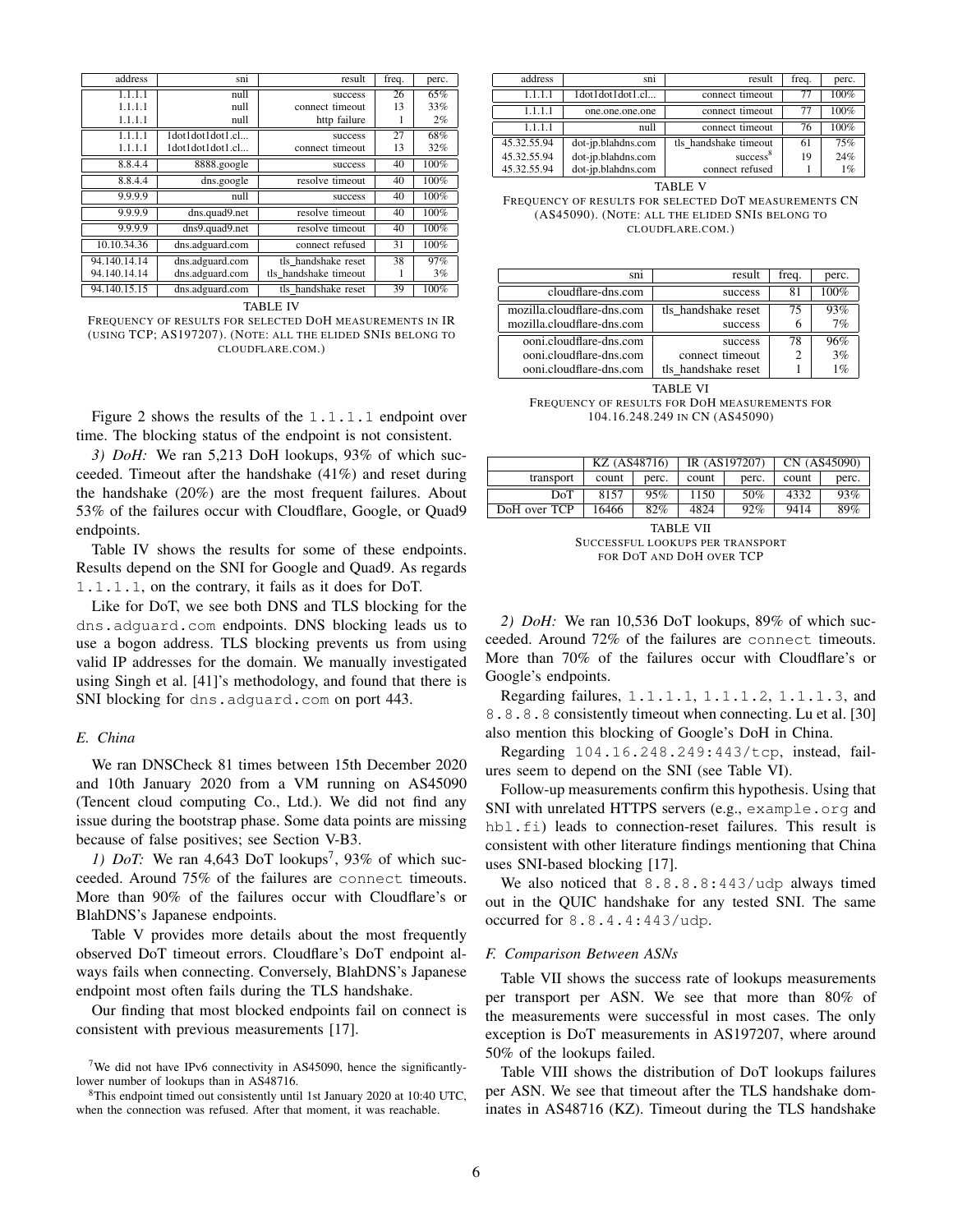|                       |       | KZ (AS48716) |       | IR (AS197207) |        | CN (AS45090) |  |
|-----------------------|-------|--------------|-------|---------------|--------|--------------|--|
| failure               | freq. | perc.        | freq. | perc.         | freq.  | perc.        |  |
| resolve timeout       | 323   | 72%          | 79    | 7%            |        | $\sim 0\%$   |  |
| tls handshake timeout | 88    | 20%          | 906   | 80%           | 63     | 20%          |  |
| connect timeout       |       | $\sim 0\%$   | 72    | 6%            | 233    | 75%          |  |
| tls handshake reset   |       | $\sim 0\%$   | 74    | 7%            | $_{0}$ | $0\%$        |  |
| other                 | 33    | 8%           | 3     | $\sim 0\%$    | 13     | $\sim$ 5%    |  |
| total                 | 446   | 100%         | 1134  | 100%          | 304    | 100%         |  |

TABLE VIII DISTRIBUTION OF DOT LOOKUPS FAILURES

|                       |       | KZ (AS48716) |       | IR (AS197207) |       | CN (AS45090) |
|-----------------------|-------|--------------|-------|---------------|-------|--------------|
| failure               | freq. | perc.        | freq. | perc.         | freq. | perc.        |
| resolve timeout       | 2701  | 77%          | 160   | 41%           |       | $\sim 0\%$   |
| tls handshake timeout | 331   | 9%           |       | $\sim 0\%$    | 61    | 5%           |
| connect timeout       | 397   | 11%          | 72    | 19%           | 813   | 72%          |
| tls handshake reset   |       | $\sim 0\%$   | 77    | 20%           | 152   | 14%          |
| other                 | 92    | 3%           | 79    | 20%           | 93    | 9%           |
| total                 | 3522  | 100%         | 389   | 100%          | 1122  | 100%         |

TABLE IX DISTRIBUTION OF DOH-OVER-TCP LOOKUPS FAILURES

is the most frequent failure in AS197207 (IR). In AS45090 (CN), the majority of failures are timeouts when connecting.

Table VIII shows the distribution of DoH-over-TCP lookups failures per ASN. We see that timeout after the TLS handshake dominates in AS48716 (KZ) and AS197207 (IR). In AS45090 (CN), connect timeout is the most frequent failure.

In AS197207 (IR), 60% of the DoH-over-TCP failures are timeouts. In all other cases, this percentage is higher. This fact makes timeout the most frequent failure by far.

AS45090 (CN) most frequently blocks by IP address. Interference during or after the TLS handshake is otherwise most frequent. In the next Section, we will try to better characterize this kind of interference by inspecting packet captures.

## *G. Investigating TLS timeouts*

Probe Engine collects the timing and result of the connect, recv, and send syscalls. In this Section, we compare these results with a few packet captures to understand what could cause TLS timeouts.

Timeouts during or after the TLS handshake always have the following signature. The code writes some data. Then it waits for the socket to become readable. The socket never becomes readable, and, eventually, a timeout expires.

The few packet captures we inspected show that TCP eventually sends a segment that is never acknowledged. Thus, a few retransmissions ensue, then the code times out and closes the socket.

For timeouts during the TLS handshake, the never acknowledged segment contains the ClientHello. For timeouts after the TLS handshake, judging from the packet sizes, the application-level send results, and the ACK numbers, the client retransmits a TCP segment containing three pieces of information. That is, a dummy ChangeCipherSpec message, the ClientHandshakeFinished message, and the DNS query.

The application sees the blocking after the end of the TLS handshake for the following reason. As far as the TLS library is concerned, the handshake is complete once it has written the

| endpoint        | sni         | tls version | result  | freq. | perc. |
|-----------------|-------------|-------------|---------|-------|-------|
| 8.8.4.4:853/tcp | 8888.google | null        | timeout | 210   | 100%  |
| 8.8.8.8:853/tcp | 8888.google | TLS v1.3    | success | 80    | 100%  |

TABLE X FREQUENCY OF RESULTS FOR TLS HANDSHAKES FOR DOT://8888.GOOGLE (AS197207; IR)

final handshake messages on the socket. There is no way for the TLS library to know that TCP will need to retransmit such messages. Therefore, the TLS library returns successfully, and the miniooni code then sends the DNS query.

After the code closes the socket, TCP transmits the FIN segment without receiving any response.

(Because we did not control any blocked server, we could not capture packets on the server-side. This fact prevented us from determining whether the outgoing segments were lost or the incoming ACKs were lost.)

# *H. Forcing TLSv1.3*

We repeated some failed measurements forcing TLSv1.3, and we did not see any significant change in the results.

# *I. Destination-Endpoint-Based TLS Blocking*

The dot://8888.google endpoint inconsistently fails in Iran (see Table III). Let us now investigate all the related TLS handshakes in Table X. (We see more failures than successes because Probe Engine retries failed queries.)

In particular, let us interpret the second row of Table X using Singh et al. [41]'s SNI-blocking methodology. We use TLSv1.3, so the network could not see the server's certificate. All the TLS handshakes succeed. Hence, we can conclude that there is no SNI based blocking for 8888.google.

We can apply the same reasoning for all the other Googlerelated SNIs in Table III. We thus conclude that Google's DoT blocking should only depend on the destination endpoint.

# *J. Impact of the Scheduling Policy*

Chai et al. [17] mention that the Great Firewall of China (GFW) implements "residual censorship" along with SNIbased blocking. After the initial SNI-blocking episode, an endpoint remains blocked for 60 seconds.

Bock et al. [13] report up to 180 seconds of residual censorship when characterizing ESNI blocking. They also detected up to 60 seconds of residual censorship in Iran when investigating the Iranian white-list protocol filter [12].

These papers deal with triggering (E)SNI-blocking from random control servers and sending unknown traffic. We do not know whether residual censorship applies to traffic targeting the expected/legitimate servers.

To search for evidence of residual censorship, we modified our scheduling policy. Since 26th December 2020 at 10:44 UTC, we randomized the test list before every run. Since 1st January 2021 at 00:17 UTC, we waited 180 seconds before measuring the same endpoint again.

We noticed no significant impact of changing the scheduling policy on the results. We thus assume that there was no residual censorship for the tested endpoints.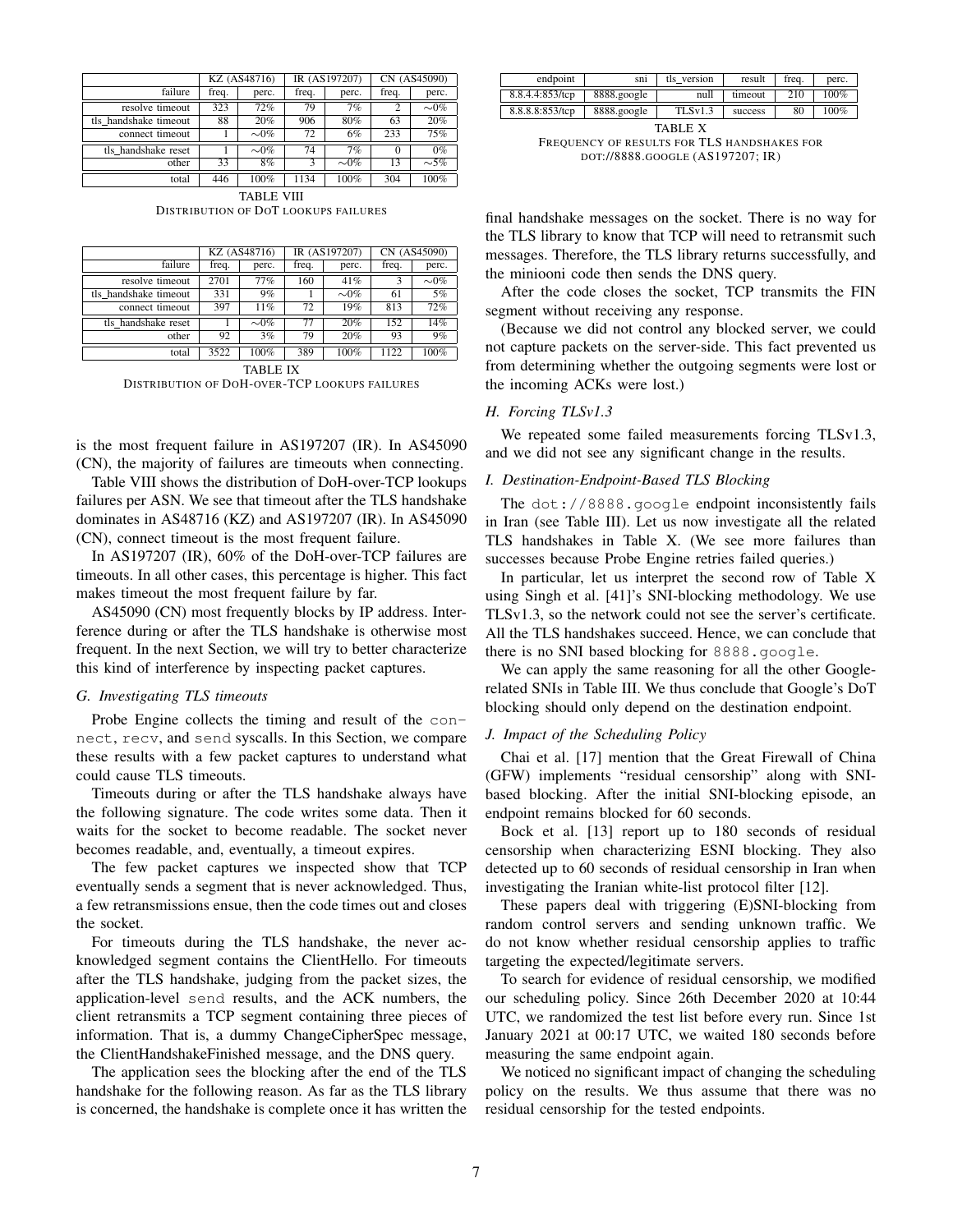# *K. Discussion*

Ramesh et al. [36] mention that China and Iran have a centralized censorship implementation. This observation gives us confidence that our results could represent typical network censorship in these countries. In particular, our testing in Iran focused on the most widely used ISP (MCI). We also ran sparse testing in other Iranian ISPs with similar results.

Regarding Kazakhstan, Sundara Raman et al. [43] noted that TLS interception only occurred in AS9198 (Kazakhtelecom). Our measurements are from AS48716, which does not appear to use AS9198 as an upstream provider. Our plan to expose DNSCheck to all OONI users gives us confidence that we will soon improve our coverage.

We observed consistent lookup results, in any case. Apart from a few temporary failures, some endpoints failed consistently, most endpoints consistently succeeded. For example, in Kazakhstan (AS48716), 1.0.0.1 is blocked or accessible depending on the SNI. In Iran (AS197207), 8.8.8.8 is always accessible, and 8.8.4.4 is always blocked.

A few endpoints changed their behavior during the observation period (see Figures 1 and 2). We speculate that they may have been blocked and unblocked intermittently. We plan on further investigating these oscillations as part of our future work (provided that they continue to happen).

In AS197207 (Iran), 50% of the DoT lookups failed. Otherwise, at least 80% of the endpoints were usable. The most commonly blocked services were Cloudflare and Google.

Different endpoints failed differently. The most common failure is timeout. We have seen more connect timeouts in AS45090 (China) and more timeouts after the TLS handshake in AS48716 (Kazakhstan). The typical failure mode was different for DoT and DoH in AS197207 (Iran).

### VI. CONCLUSION

We presented DNSCheck, an active network experiment to detect DoT/DoH blocking integrated into OONI Probe. We discussed preliminary results from experiments in Kazakhstan (AS48716), Iran (AS197207), and China (AS45090).

In AS197207, around 50% of the DoT endpoints failed consistently. In the other ASN/protocol combinations, more than 80% of the endpoints were always reachable. Cloudflare's and Google's were the most blocked services.

We observed that the most frequent cause of failure was a timeout, and we showed that DoT/DoH blocking could depend on the SNI or the destination endpoint.

## ACKNOWLEDGMENTS

We are in debt to users in the OONI community who helped us run this preliminary measurements campaign. In particular, we are thankful to GreatFire.org, who helped us performing measurements in China.

We would also like to thank Arturo Filastò, Divyank Katira, and Kathrin Elmenhorst. Arturo provided useful comments to improve this paper. Divyank implemented the first version of DNSCheck in Go. Kathrin added QUIC support to OONI Probe and helped us improve the readability of this paper.

#### **REFERENCES**

- [1] [Online]. Available: https://atlas.ripe.net/
- [2] [Online]. Available: https://ooni.org
- [3] [Online]. Available: https://api.ooni.io
- [4] [Online]. Available: https://explorer.ooni.org
- [5] [Online]. Available: https://github.com/ooni/probe-engine
- [6] [Online]. Available: https://github.com/miekg/dns
- [7] "The NSA and GCHQ's QUANTUMTHEORY Hacking Tactics," 2014. [Online]. Available: https://theintercept.com/document/2014/03/12/nsagchqs-quantumtheory-hacking-tactics/
- [8] C. Anderson, P. Winter *et al.*, "Global network interference detection over the RIPE atlas network," in *4th USENIX Workshop on Free and Open Communications on the Internet (*{*FOCI*} *14)*, 2014.
- [9] S. Aryan, H. Aryan, and J. A. Halderman, "Internet Censorship in Iran: A First Look," in *3rd USENIX Workshop on Free and Open Communications on the Internet (FOCI 13)*, Washington, D.C., 2013.
- [10] R. Barnes, B. Schneier, C. Jennings, T. Hardie, B. Trammel, C. Huitema, and D. Borkman, "Confidentiality in the face of pervasive surveillance: A threat model and problem statement," Internet Requests for Comments, RFC Editor, RFC 7264, 2015. [Online]. Available: http://www.rfc-editor.org/rfc/rfc7264.txt
- [11] S. Basso, "DNS over TLS blocked in Iran," Tech. Rep., 2020. [Online]. Available: https://ooni.org/post/2020-iran-dot/
- [12] K. Bock, Y. Fax, K. Reese, J. Singh, and D. Levin, "Detecting and Evading Censorship-in-Depth: A Case Study of Iran's Protocol Whitelister," in *10th USENIX Workshop on Free and Open Communications on the Internet (FOCI 20)*. USENIX Association, 2020.
- [13] K. Bock, iyouport, Anonymous, L.-H. Merino, D. Fifield, A. Houmansadr, and D. Levin, "Exposing and Circumventing China's Censorship of ESNI," Tech. Rep., 2020. [Online]. Available: https://gfw.report/blog/gfw\_esni\_blocking/en/
- [14] K. Borgolte, T. Chattopadhyay, N. Feamster, M. Kshirsagar, J. Holland, A. Hounsel, and P. Schmitt, "How DNS over HTTPS is Reshaping Privacy, Performance, and Policy in the Internet Ecosystem," in *TPRC47: The 47th Research Conference on Communication, Information and Internet Policy 2019*, 2019.
- [15] J. Bushart and C. Rossow, "Padding Ain't Enough: Assessing the Privacy Guarantees of Encrypted DNS," in *10th USENIX Workshop on Free*<br>and Open Communications on the Internet (FOCI 20) USENIX and Open Communications on the Internet (FOCI 20). Association, 2020.
- [16] E. Carisimo, C. Selmo, J. Alvarez-Hamelin, and A. Dhamdhere, "Studying the Evolution of Content Providers in IPv4 and IPv6 Internet Cores," *Elsevier Computer Communications Journal*, vol. 145, pp. 54–65, Sep 2019.
- [17] Z. Chai, A. Ghafari, and A. Houmansadr, "On the Importance of Encrypted-SNI (ESNI) to Censorship Circumvention," 2019.
- [18] A. Dainotti, C. Squarcella, E. Aben, K. C. Claffy, M. Chiesa, M. Russo, and A. Pescapé, "Analysis of country-wide internet outages caused by censorship," in *Proceedings of the 2011 ACM SIGCOMM conference on Internet measurement conference*, 2011, pp. 1–18.
- [19] D. Eastlake, "Transport layer security (TLS) extensions: Extension definitions," Internet Requests for Comments, RFC Editor, RFC 6066, 2011. [Online]. Available: http://www.rfc-editor.org/rfc/rfc6066.txt
- [20] S. Farrell and H. Tschofenig, "Pervasive Monitoring Is an Attack," Internet Requests for Comments, RFC Editor, RFC 7258, 2014. [Online]. Available: http://www.rfc-editor.org/rfc/rfc7258.txt
- [21] A. Filasto and J. Appelbaum, "OONI: Open Observatory of Network Interference," in *2nd USENIX Workshop on Free and Open Communications on the Internet (FOCI 12)*. USENIX Association, 2012.
- [22] S. Friedl, A. Popov, A. Langley, and E. Stephan, "Transport Layer Security (TLS) Application-Layer Protocol Negotiation Extension," Internet Requests for Comments, RFC Editor, RFC 7301, 2014. [Online]. Available: http://www.rfc-editor.org/rfc/rfc7301.txt
- [23] P. Hoffman and P. McManus, "DNS Queries over HTTPS (DoH)," Internet Requests for Comments, RFC Editor, RFC 8484, 2018. [Online]. Available: http://www.rfc-editor.org/rfc/rfc8484.txt
- [24] A. Hounsel, K. Borgolte, P. Schmitt, and N. Feamster, "D-DNS: towards re-decentralizing the DNS," *CoRR*, vol. abs/2002.09055, 2020. [Online]. Available: https://arxiv.org/abs/2002.09055
- [25] A. Hounsel, K. Borgolte, P. Schmitt, J. Holland, and N. Feamster, "Comparing the Effects of DNS, DoT, and DoH on Web Performance," in *Proceedings of The Web Conference 2020*, ser. WWW '20. New York, NY, USA: Association for Computing Machinery, 2020, p. 562–572.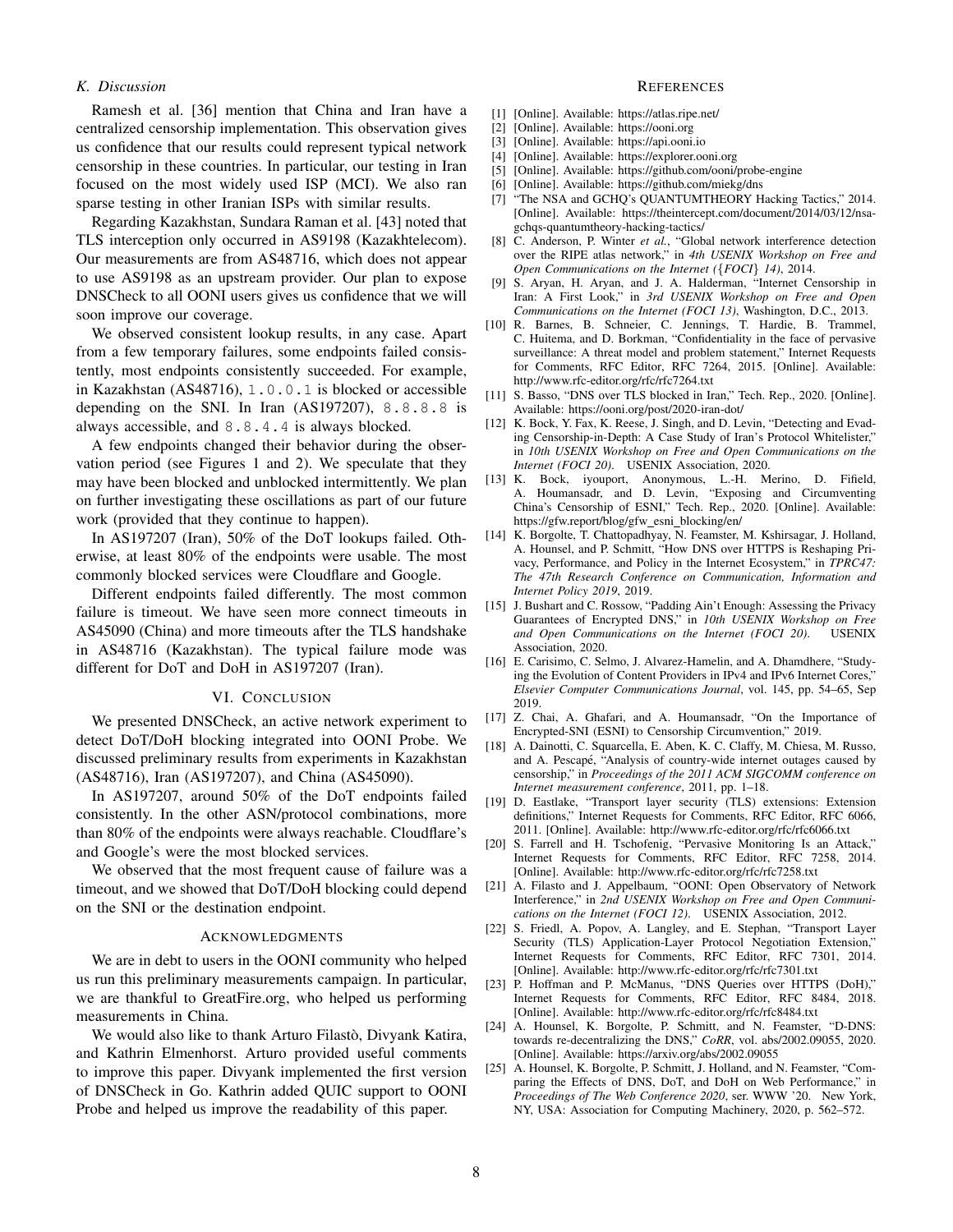- [26] Z. Hu, L. Zhu, J. Heidemann, A. Mankin, D. Wessels, and P. Hoffman, "Specification for DNS over transport layer security (TLS)," Internet Requests for Comments, RFC Editor, RFC 7858, 2016. [Online]. Available: http://www.rfc-editor.org/rfc/rfc7858.txt
- [27] Q. Huang, D. Chang, and Z. Li, "A Comprehensive Study of DNSover-HTTPS Downgrade Attack," in *10th USENIX Workshop on Free* and Open Communications on the Internet (FOCI 20). Association, 2020.
- [28] G. Jones, "Operational Security Requirements for Large Internet Service Provider (ISP) IP Network Infrastructure," Internet Requests for Comments, RFC Editor, RFC 3871, 2004. [Online]. Available: http://www.rfc-editor.org/rfc/rfc3871.txt
- [29] B. Liu, C. Lu, H. Duan, Y. Liu, Z. Li, S. Hao, and M. Yang, "Who is answering my queries: Understanding and characterizing interception of the DNS resolution path," in *27th USENIX Security Symposium (USENIX Security 18)*, 2018, pp. 1113–1128.
- [30] C. Lu, B. Liu, Z. Li, S. Hao, H. Duan, M. Zhang, C. Leng, Y. Liu, Z. Zhang, and J. Wu, "An End-to-End, Large-Scale Measurement of DNS-over-Encryption: How Far Have We Come?" in *Proceedings of the Internet Measurement Conference*, ser. IMC '19. New York, NY, USA: Association for Computing Machinery, 2019, p. 22–35. [Online]. Available: https://doi.org/10.1145/3355369.3355580
- [31] A. Mayrhofer, "The EDNS(0) Padding Option," Internet Requests for Comments, RFC Editor, RFC 7830, 2016. [Online]. Available: http://www.rfc-editor.org/rfc/rfc783.txt
- [32] ——, "Padding Policies for Extension Mechanisms for DNS (EDNS(0))," Internet Requests for Comments, RFC Editor, RFC 8467, 2018. [Online]. Available: http://www.rfc-editor.org/rfc/rfc8467.txt
- [33] M. L. Mueller, "Against Sovereignty in Cyberspace," *International Studies Review*, vol. 22, no. 4, pp. 779–801, 09 2019. [Online]. Available: https://doi.org/10.1093/isr/viz044
- [34] A. A. Niaki, S. Cho, Z. Weinberg, N. P. Hoang, A. Razaghpanah, N. Christin, and P. Gill, "ICLab: A Global, Longitudinal Internet Censorship Measurement Platform," in *2020 IEEE Symposium on Security and Privacy (SP)*, ser. Oakland 2020, IEEE. IEEE Computer Society, May 2020, pp. 214–230. [Online]. Available: https://doi.ieeecomputersociety.org/10.1109/SP.2020.00014
- [35] P. Pearce, R. Ensafi, F. Li, N. Feamster, and V. Paxson, "Augur: Internetwide detection of connectivity disruptions," in *2017 IEEE Symposium on Security and Privacy (SP)*. IEEE, 2017, pp. 427–443.
- [36] R. Ramesh, R. Sundara Raman, M. Bernhard, V. Ongkowijaya, L. Evdokimov, A. Edmundson, S. Sprecher, M. Ikram, and R. Ensafi, "Decentralized control: A case study of russia," in *Network and Distributed Systems Security Symposium (NDSS)*, 2020.
- [37] E. Rescorla, K. Oku, N. Sullivan, and C. A. Wood, "TLS Encrypted Client Hello," Working Draft, IETF Secretariat, Internet-Draft draft-ietftls-esni-09.txt, 2020. [Online]. Available: https://tools.ietf.org/html/draftietf-tls-esni-09
- [38] P. Schmitt, A. Edmundson, A. Mankin, and N. Feamster, "Oblivious DNS: practical privacy for DNS queries," *Proc. Priv. Enhancing Technol.*, vol. 2019, no. 2, pp. 228–244, 2019.
- [39] W. Scott, T. Anderson, T. Kohno, and A. Krishnamurthy, "Satellite: Joint analysis of CDNs and network-level interference," in *USENIX Annual Technical Conference*. USENIX, 2016.
- [40] S. Siby, M. Juárez, C. Díaz, N. Vallina-Rodriguez, and C. Troncoso, "Encrypted DNS -> Privacy? A Traffic Analysis Perspective," in *27th Annual Network and Distributed System Security Symposium, NDSS 2020, San Diego, California, USA, February 23-26, 2020*. The Internet Society, 2020.
- [41] K. Singh, G. Grover, and V. Bansal, "How India Censors the Web," in *12th ACM Conference on Web Science*, ser. WebSci '20. New York, NY, USA: Association for Computing Machinery, 2020, p. 21–28. [Online]. Available: https://doi.org/10.1145/3394231.3397891
- [42] R. N. Staff, "RIPE atlas: A global internet measurement network," *Internet Protocol Journal*, vol. 18, no. 3, 2015.
- [43] R. Sundara Raman, L. Evdokimov, E. Wurstrow, J. A. Halderman, and R. Ensafi, "Investigating Large Scale HTTPS Interception in Kazakhstan," in *Proceedings of the ACM Internet Measurement Conference*, ser. IMC '20. New York, NY, USA: Association for Computing Machinery, 2020, p. 125–132.
- [44] R. Sundara Raman, P. Shenoy, K. Kohls, and R. Ensafi, "Censored Planet: An Internet-Wide, Longitudinal Censorship Observatory," in *In ACM SIGSAC Conference on Computer and Communications Security (CCS)*, 2020.

| Name          | Value                  |  |  |  |
|---------------|------------------------|--|--|--|
| annotations   |                        |  |  |  |
| input         | dot://dns.quad9.net    |  |  |  |
| probe_asn     | AS48716                |  |  |  |
| probe_cc      | K7.                    |  |  |  |
| resolver ip   | 74.125.46.2            |  |  |  |
| resolver asn  | AS15169                |  |  |  |
| default addrs | "9.9.9.10 2620:fe::10" |  |  |  |
| TABLE XI      |                        |  |  |  |

EXAMPLE OF MEASUREMENT METADATA

- [45] R. Sundara Raman, A. Stoll, J. Dalek, R. Ramesh, W. Scott, and R. Ensafi, "Measuring the Deployment of Network Censorship<br>Filters at Global Scale," in Network and Distributed System in *Network and Distributed System Security*. The Internet Society, 2020. [Online]. Available: https://censorbib.nymity.ch/pdf/Raman2020a.pdf
- [46] M. Trevisan, F. Soro, M. Mellia, I. Drago, and R. Morla, "Does domain name encryption increase users' privacy?" *ACM SIGCOMM Computer Communication Review*, vol. 50, no. 3, pp. 16–22, 2020.
- [47] B. VanderSloot, A. McDonald, W. Scott, J. A. Halderman, and R. Ensafi, "Quack: Scalable remote measurement of application-layer censorship," in *USENIX Security Symposium*. USENIX, 2018. [Online]. Available: https://www.usenix.org/system/files/conference/usenixsecurity18/sec18 vandersloot.pdf
- [48] S. Yuen, "Becoming a cyber power. china's cybersecurity upgrade and its consequences," *China Perspectives*, vol. 2015, no. 2015/2, pp. 53–58, 2015.

# APPENDIX

#### *A. DNSCheck Test List*

To run DNSCheck, a researcher needs to prepare a test list consisting of a JSON document entry per line.

Each JSON entry describes a specific DoT/DoH service to measure. The following snippet $9$  provides an example:

```
{\texttt{\{}}\} annotations": { }, "dnscheck": { }, \
  "input":"dot://dns.google"}
```
The input key describes what to measure. We use URLs to represent any supported DNS service and protocol.

DoH services are HTTPS services, so we use HTTPS URLs (e.g., https://doh.powerdns.org).

We use the dot scheme for representing DoT services, e.g., dot://dns.quad9.net. We use 853/tcp when the port is missing. The DNSCheck input parser always ignores the URL path because it has no meaning for DoT.

We use the udp scheme for cleartext DNS. We use port 53 when the port is missing. We always ignore the path.

The annotations key contains key-value pairs used to annotate measurements. The dnscheck key has options changing the behavior of DNSCheck.

#### *B. DNSCheck Data Format*

A DNSCheck measurement result contains top-level metadata describing the measurement in general, as well as DNSCheck-specific data. In turn, this consists of data collected during the *bootstrap* and data collected by each *lookup*.

*1) Measurement Metadata:* Table XI shows a subset of the metadata collected for a typical measurement. We keep track of annotations from the JSON entry. We record the DNS

<sup>&</sup>lt;sup>9</sup>We use a backslash to indicate that a line continues on the following line.